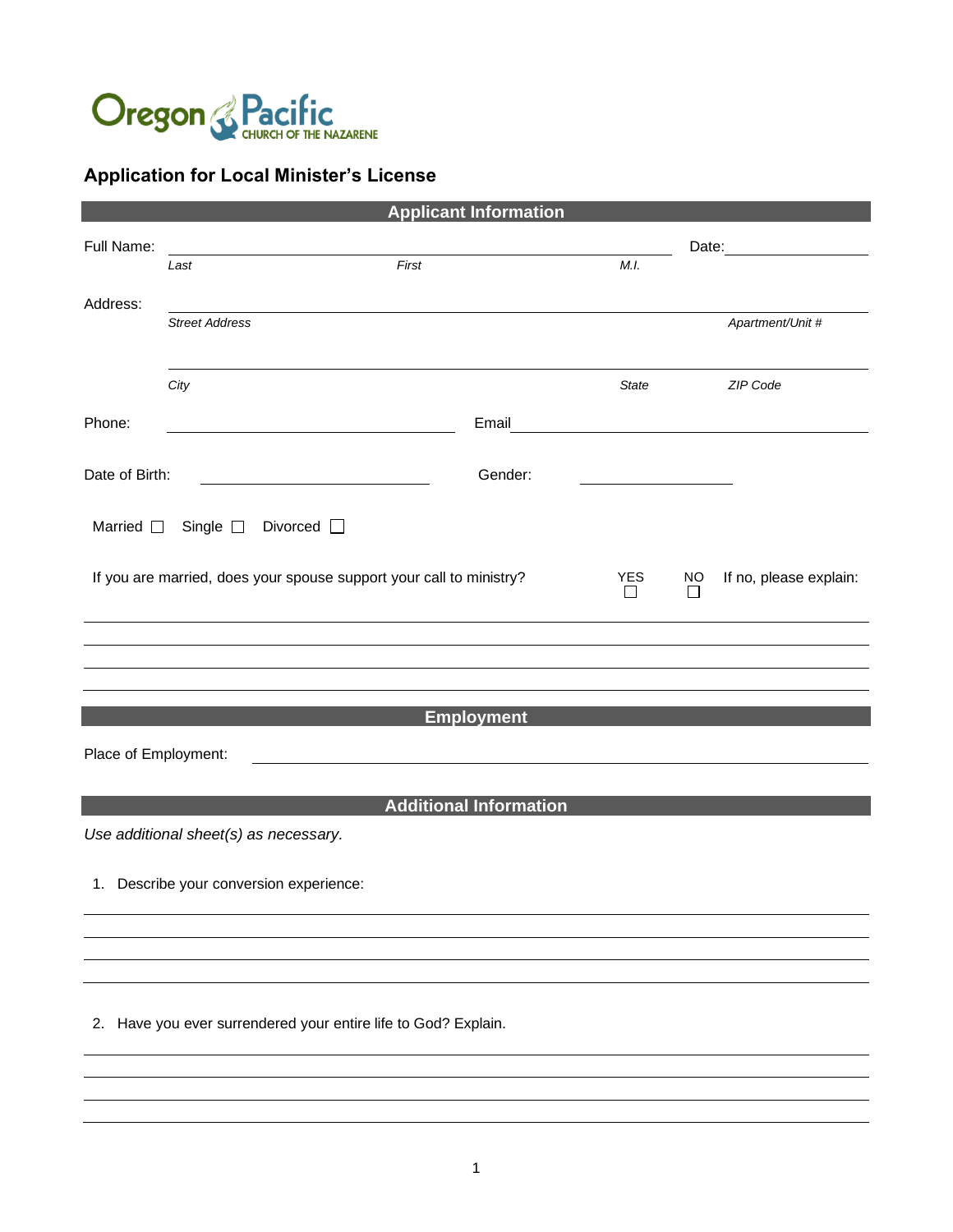|  |  | 3. Describe your devotional life: |  |
|--|--|-----------------------------------|--|
|--|--|-----------------------------------|--|

4. How have you come to sense God's call upon your life?

5. What gifts do you feel you possess that qualify you for ministry?

| 6. In what forms of Christian service have you been engaged? (Please include roles and ministries in your local |
|-----------------------------------------------------------------------------------------------------------------|
| church)                                                                                                         |

| 7. What ministry role do you want to pursue?                                                              |                 |         |
|-----------------------------------------------------------------------------------------------------------|-----------------|---------|
|                                                                                                           |                 |         |
| Other $\Box$ Unsure at this time $\Box$<br>Pastor $\Box$<br>Evangelist $\square$<br>Missionary $\square$  |                 |         |
| 8. Are you now, or have you ever been, involved in a court case where charges were brought                | <b>YES</b>      | NO      |
| against you?                                                                                              |                 |         |
| If yes, please explain:                                                                                   |                 |         |
|                                                                                                           |                 |         |
|                                                                                                           |                 |         |
|                                                                                                           |                 |         |
|                                                                                                           |                 |         |
| 9. Are you familiar with the Church of the Nazarene, its doctrines, polity, and practices?                | <b>YES</b><br>П | NO<br>П |
| (nazarene.org/manual)                                                                                     |                 |         |
| 10. At this point, if granted a Local Minister's License, will you faithfully follow the guidance of your | <b>YES</b>      | NO      |
| pastor and avail yourself of opportunities to serve the church?                                           | П               |         |
|                                                                                                           |                 |         |
| Do you feel God is calling you to full-time ordained ministry?<br>11.                                     |                 |         |
|                                                                                                           |                 |         |

|  | Yes $\Box$ No $\Box$ Unsure of what this may look like $\Box$ |  |
|--|---------------------------------------------------------------|--|
|--|---------------------------------------------------------------|--|